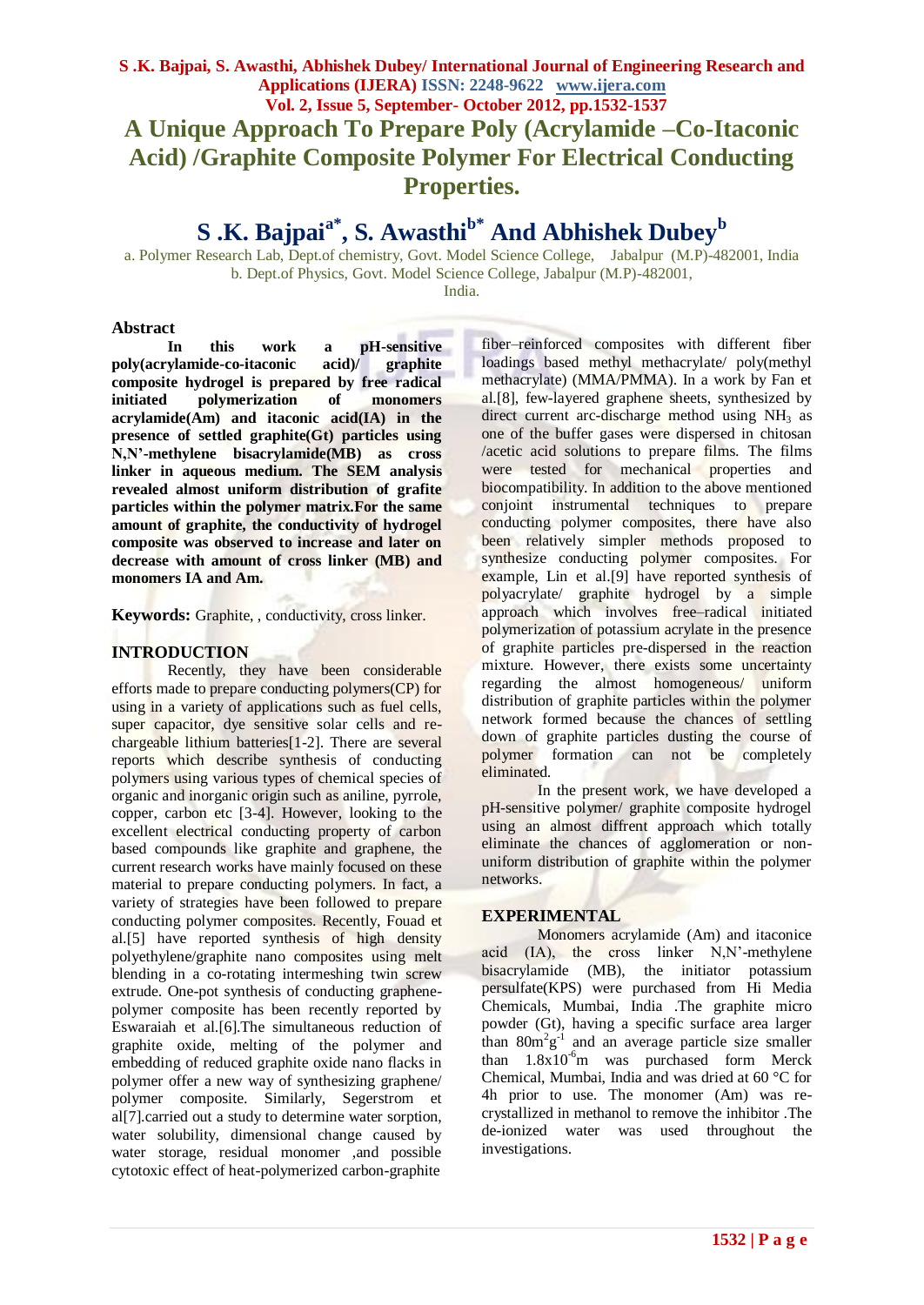j

## **Preparation of p(Am-co-IA)/Gt composite**

The composite was prepared by free radical initiated aqueous polymerization of Am and IA in the presence of cross linker( MB)within the settled graphite column. For example, in a test-tube, 14.06 mili mol of Am, 384.3 micro mol of IA, 518.90 micro mol of crosslinker MB and lastly 295.9 micro mol of initiator KPS was dissolved in the above sequential manna is distilled water and the final volume was made up to 5.0 ml. To this ,a perweighed quantity e.g. 1.7g of graphite powder was added slowly and carefully and then the above mixture was shaken vigorously for 5 min and allowed to stand till all the graphite powder was settled. The test-tube was now placed is an electric oven (Tempstar,India) at  $70^{\circ}$ C for a period of 2h.After the polymerization was over, the test-tube was taken out , broken and the cylindrical P(Am-co-IA)/Gt hydrogel composite was taken out, washed with distilled water and then cut into slices each one almost 2mm thick. The circular discs were equilibrated in water for 12h to remove the unreacted salts, then finally dried till they attained constant weight. The Fig.1 shows the optical photograph of plain p(Am-co-IA) and p(Am-co-IA)/Gt composite discs.

#### **Measurement of electrical conductivity**

The electrical conductivity of composites discs measured using four probes method Five measurements were made and average values are reported.

#### **RESULTS AND DISCUSSION Preparation of p(Am-co-IA)/Gt composite :**

As mentioned in the section introduction the preparation of polymer/ graphite composite by free-radical induced polymerization in the presence of dispersed graphite particles is a commonly adopted method. But the non-uniform distribution of graphite particles, on a micro scale level, may result in formation of gel composite having un-even physico-chemical and other related properties along the polymer network. However, in the present study, the polymerization of acrylamaid and itaconic acid takes place within the aqueous phase which is present within the settled graphite column. Therefore, the chances of inhomogeneous distribution of Gt particles within the polymer network are almost nil. Fig.2 shows the overall scheme of formation of polymer/ graphite composite. In order to ensure the uniformity in the graphite particles distribution along the polymer matrix, we carried out an experiment. The volume of various composite discs, obtained from same sample, was determined accurately using heptane as a non-solvent Then mass of each composite disc was measured accurately and finally density of all the samples was calculated using the density = mass/volume relationship. Finally, all the density

values, obtained, were represented graphically as shown is Fig.3. All data points joined yielded a horizontal straight line thus indicating that all the sample had almost the same density.

#### **SEM analysis of composite**

The novelty in the proposed study is to ensure the uniform distribution of graphite particles within the polymer matrix. To confirm this SEM image of polymer/graphite composite was recorded as shown in Fig.4. It can be seen that there is fairly uniform distribution of particles within the polymer thus establishing the superiority of this method.

#### **Effect of crosslinker on conductivity**

In order to study effect of crosslinker concentration on conductivity of resulting composites , we prepared number of polymer/ Gt composites, containing different amount of crosslinker MB, in the range of 129.72 to 648.63 micro mol and measured their conductivity using four probe experiment. The results, as shown in Fig.5 reveal that electrical conductivity of composite increases with crosslinker concentration attains an optimum value of 279.16 S/cm at the crosslinker concentration, of 389.18 micro mol and then it begins to decrease with further increase in MB content. The observed findings may be explained as follows: When the amount of crosslinker MB is quite low, the loosely bonded three dimensional crosslinked network is formed, which is quite unable to put entrapped charcoal microparticles intact, thus resulting in low conductivity of the polymer composite. As the amount of crosslinker increased, more and more tightly crosslinked network is formed within the polymer matrix , thus holding the entrapped graphite particles more intact. This causes an increase in the conductivity and finally it attains an optimum value. However, as the concentration of crosslinkers is increased further, the number of crosslinkes increase and this reduces the free space available among the three-dimensional crosslinked segments and so the space available is small enough as compared to the size of the micro sized particles. This is turn causes the weakening of the interconnectivities among graphite particles, thus causing a decrease inelectrical conductivity. Almost similar result have also been reported elsewhere[3].

#### **Effect of IA content or conductivity**

The effect of IA content in the polymer/ graphite composite on the electrical conductivity was investigated by measuring conductivity of various samples, containing varying moles of IA in the feed mixture, in the range of 230.59 to 1383.55 micro mol as shown in Fig.6. The results indicated that with the increase of IA content in the composite, electrical conductivity continues to increase, attains an optimum value of 193.43for 1152.95micro mol of IA, and then it begins to decrease with further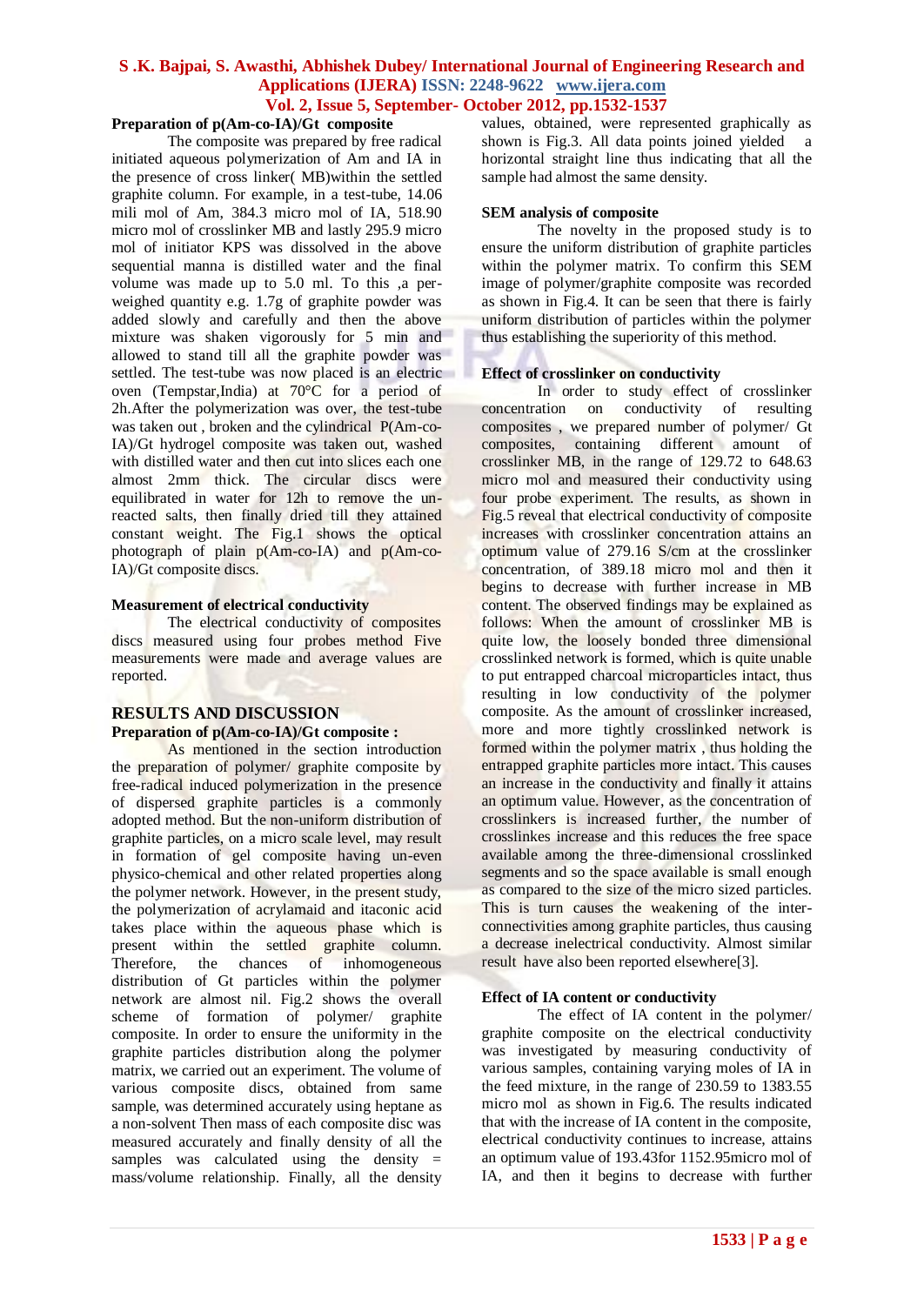increase in content of monomer acid. The results obtained may be explained on the basis of the fact that initially when IA content is low, the graphite particles that are present within the three dimensional networks are not much intact or have insufficient inter-particles connectivity. As the IA content increase, the presence of carboxylic acid groups causes an enhancement in the inter-segmental hydrogen bonding interactions which produce additional crosslinks within the polymer networks. As a results, the graphite particles have better connectivity with each other, thus resulting in enhancement in the electrical conductivity of the composite. However, beyond 193.43 micro mol concentration of IA, the further rise in IA content causes the mesh size of the polymer network sufficiently small enough so that the micrometer sized graphite particles are not well occupied in the three dimentional crosslinked networks and hence begin to lack of connecting channels. Finally, this result in decrease in the conductivity of the polymer of composite.

Similarly, the conductivity of polymer/graphite gel showed similar trend when content of other monomer Am was increased (Please see Fig.7). This can also be explained as follows : when amount of Am is sufficiently low, these is not enough network formation and this results is incapability of crosslinked segments to hold the micro sized graphite particles almost intact, thus causing low conductivity .On increasing the monomer content ,fairly high degree of polymerization occurs with fairly dense network This keeps the graphite particles almost intact and allows optimal conductivity. However, when Am content is further increased , the polymer fraction in the composite increases . Since Am is nonionic in nature , it causes a decrease is the conductivity of the resulting composite material.

#### **CONCLUSION**

From the above steady it may be concluded that poly (Am-co-IA)/ Gt composite , produced by free radical initiated polymerization of Am and IA in the presence of pre-settled graphite powder results in formation of composite with uniformly distributed Gt particles throughout the polymer matrix.. It conductivity changes with amount of crosslinker MB ,ones monomer Am and IA present in the feed mixture.

#### **References**

- 1. Lan, z.; Wu, J. H.; Wang, D. B.; Wao, s. c.; Lin, J. M. & Huang, V. F; Solar Energy 2006, ,90,1483.
- 2. Kato,T; Okazaki,A; Hayase,S. J.photobiology A:chemistry 2006, 179,42.
- 3. Lin,J.; Tang,Q.; Wu,J; Hao,S. Reactive and Funct. Polymer 2007,67,275.
- 4. Lin,J.; Tang,Q.; Wu,J. Reactive and Funct. Polymer 2007,67,489.
- 5. Tang,Q.; Wu,J.; Sun,H.; Lin,j.; Fan,s.; Hu,D. Carbohydrate polymers 2008, 74,215.
- 6. Fouad, H.; Elleithy, R. J. Mech , Behav. Biomed, Mater . 2011, 49(7),1376.
- 7. Eswarajah,V.; Balasubramaniam,K.; Ramprabhu,S. Nanoscale2012,4(4),1258.
- 8. Segerstrom,S.; Sandbargh-Englund,G.; Ruyter,E.L. Eur. J. Oral Sci. 2011, 11a(3), 246.
- 9. Fan, H; Wang, L.; Zhao,K.; Shi , Z. ; Jin , Z. ;and Ge, Z. Biomacromolecule ,2011, 11(9), 2345.

## **Captions**

Figure 1. Optical photograph of (A) poly(Am-co-IA) and (B) poly(Am-co-IA)/Gt composite.

Figure 2. Schemes showing formation of poly(Amco-IA)/Gt composite.

Figure 3. Test for uniform distribution of graphite powder within the polymer matrix.

Fig.4 SEM image of polymer/graphite composite Figure 5. Effect concentration of MB in the feed mixture on electrical conductivity of the poly(Amco-IA)/Gt composite.

Figure 6. Effect of monomer IA concentration in the feed mixture on electrical conductivity of the poly(Am-co-IA)/Gt composite.

Figure 7. Effect of Am concentration in the feed mixture on electrical conductivity of the poly(Amco-IA)/Gt composite.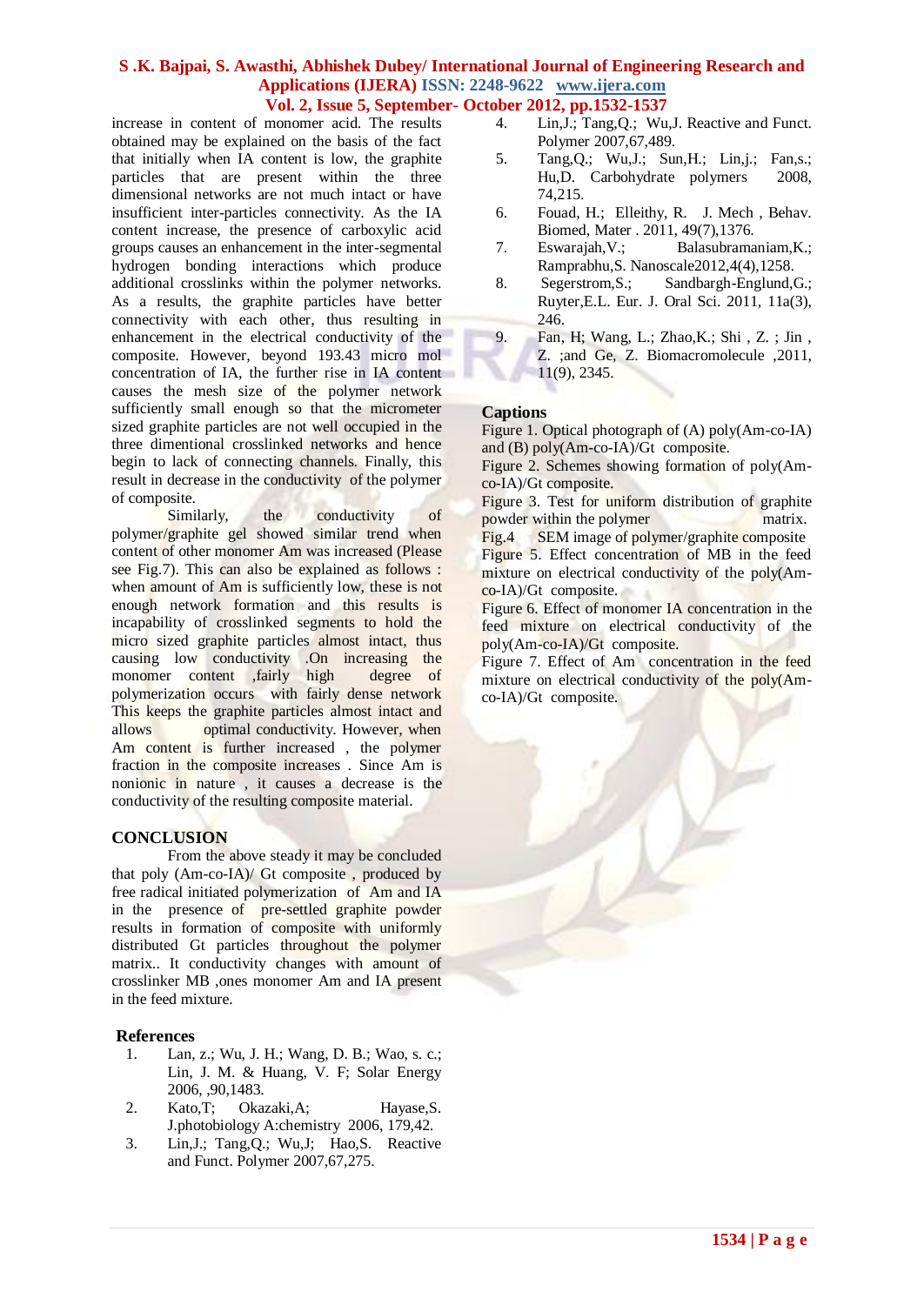

Fig.3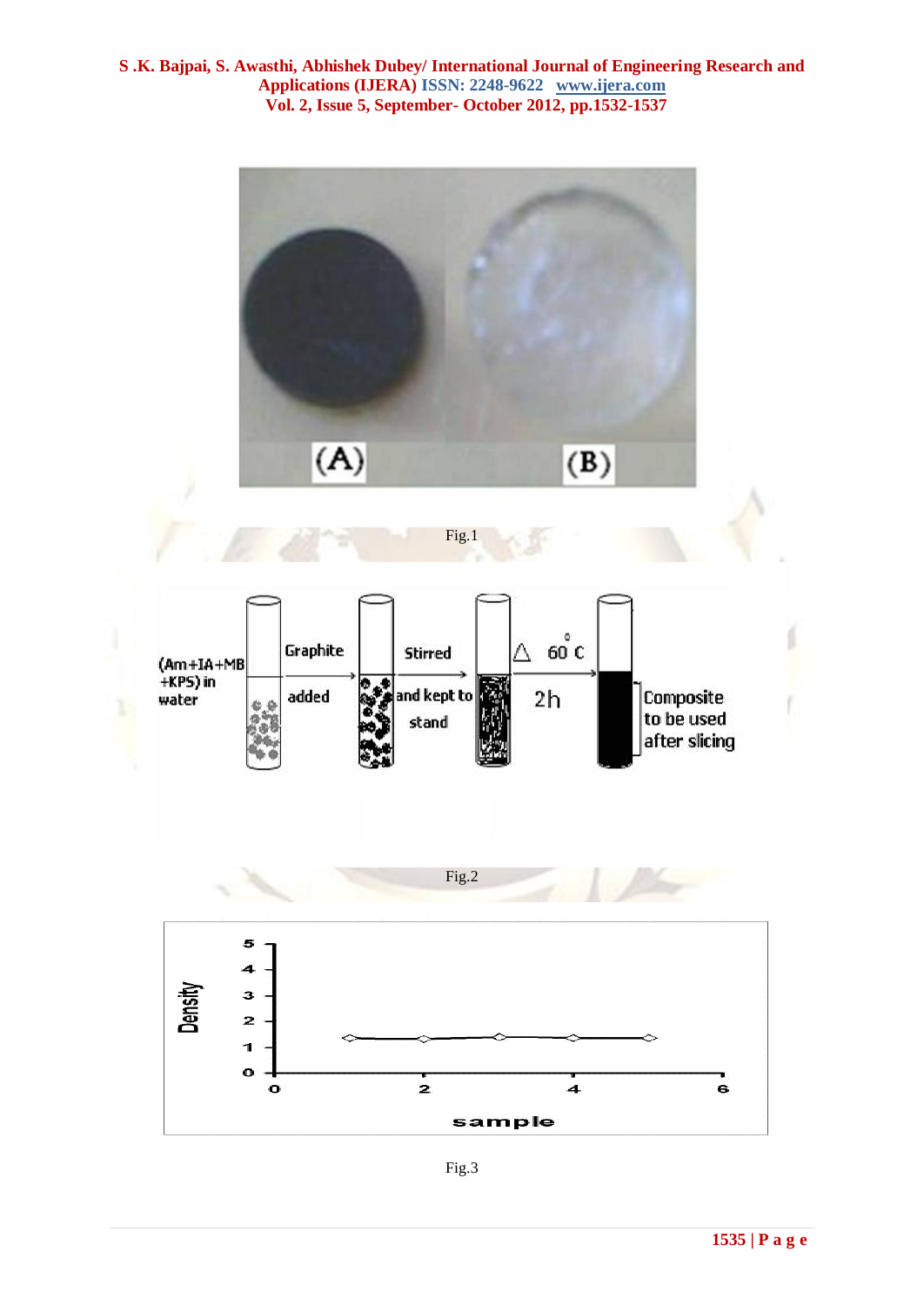







Fig.5



Fig.6